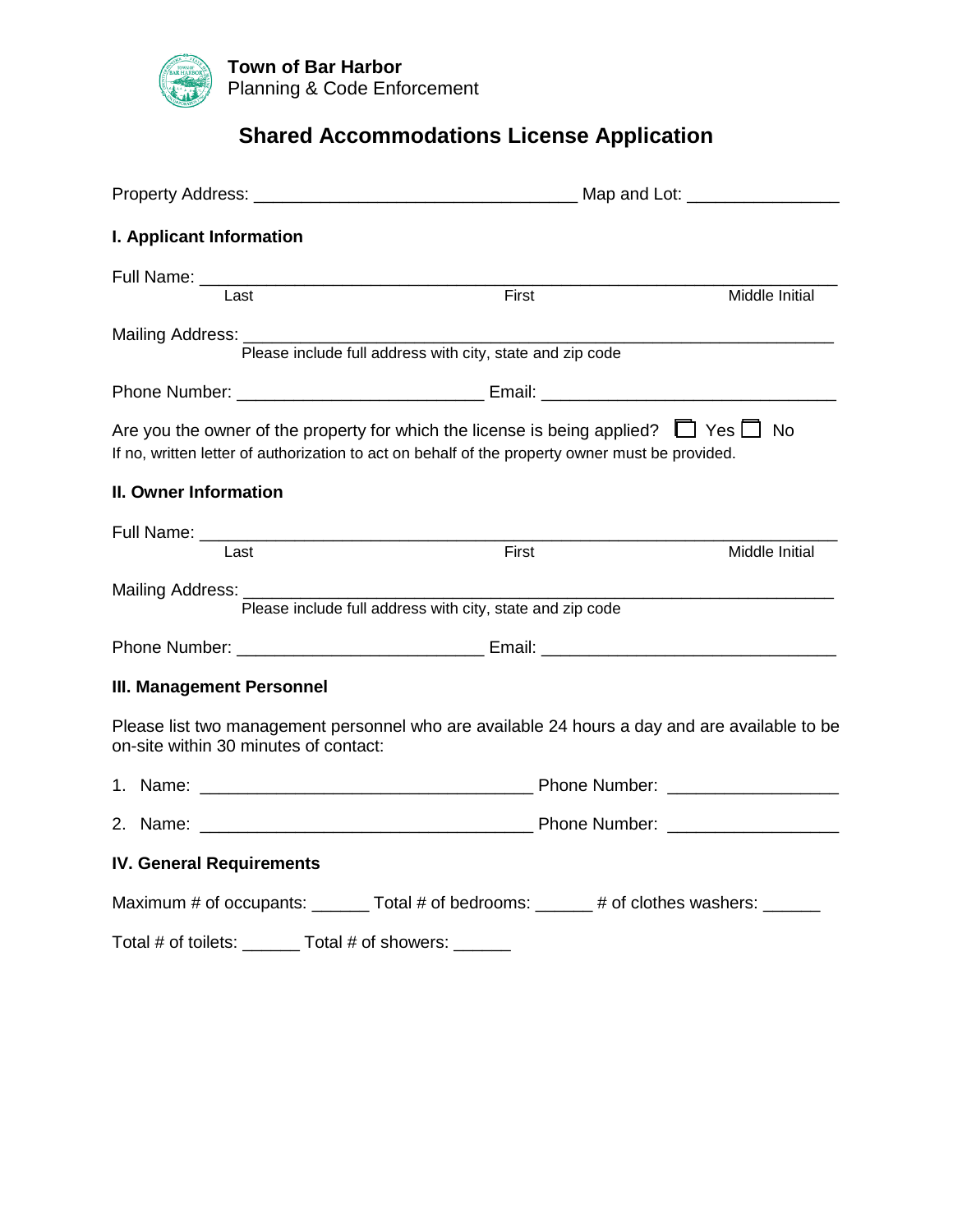### **V. Disclaimer and Signature**

I, the undersigned certify that:

⎯ I have read and understand Chapter 168 "Shared Accommodations Licensing Ordinance"

 $\Box$  I have read and understand Chapter 64 "Disorderly Houses"

By signing this application, I certify that I agree to comply with the rules and regulations contained in Chapter 168 of the Bar Harbor Town Code and all applicable standards of the Bar Harbor Town Code. I certify that my answers are true and complete to the best of my knowledge.

| SIL.<br>.<br>$   -$<br>_____<br>______ |
|----------------------------------------|
|----------------------------------------|

Printed Name: **Example 20** and 20 and 20 and 20 and 20 and 20 and 20 and 20 and 20 and 20 and 20 and 20 and 20 and 20 and 20 and 20 and 20 and 20 and 20 and 20 and 20 and 20 and 20 and 20 and 20 and 20 and 20 and 20 and 20

#### **VI. Required Submissions**

⎯ Attach written letter of authorization allowing you to act on behalf of the owner of the property

 $\Box$  Attach a full set of to-scale floor plans, clearly labeled with the intended use of each room in the building, including any spaces to be used as storage.

 $\Box$  Complete and attach appendix a – the written narrative.

#### **VII. Life Safety Inspection**

The Shared Accommodations structure successfully passed the required inspection on this date:  $\blacksquare$ 

\_\_\_\_\_\_\_\_\_\_\_\_\_\_\_\_\_\_\_\_\_\_\_\_\_\_\_\_\_\_\_\_\_\_\_\_\_\_\_\_\_\_\_\_\_\_\_\_\_\_\_\_\_\_\_\_\_\_\_\_\_\_\_\_\_\_\_\_\_\_\_\_\_\_\_ **Signature of the Fire Chief Canadian Contract Contract Date Date** Date \_\_\_\_\_\_\_\_\_\_\_\_\_\_\_\_\_\_\_\_\_\_\_\_\_\_\_\_\_\_\_\_\_\_\_\_\_\_\_\_\_\_\_\_\_\_\_\_\_\_\_\_\_\_\_\_\_\_\_\_\_\_\_\_\_\_\_\_\_\_\_\_\_\_\_ Signature of the Code Enforcement Officer **Date** Date **------------ For Office Use Only ------------** Date application received \_\_\_\_\_\_\_\_\_\_\_\_\_\_ Date license fee paid \_\_\_\_\_\_\_\_\_\_\_ Date abutters notices mailed \_\_\_\_\_\_\_\_\_\_\_\_ Date of Town Council public hearing \_\_\_\_\_\_\_\_\_\_\_\_ Action taken by the Town Council **APPROVE/DENY** Date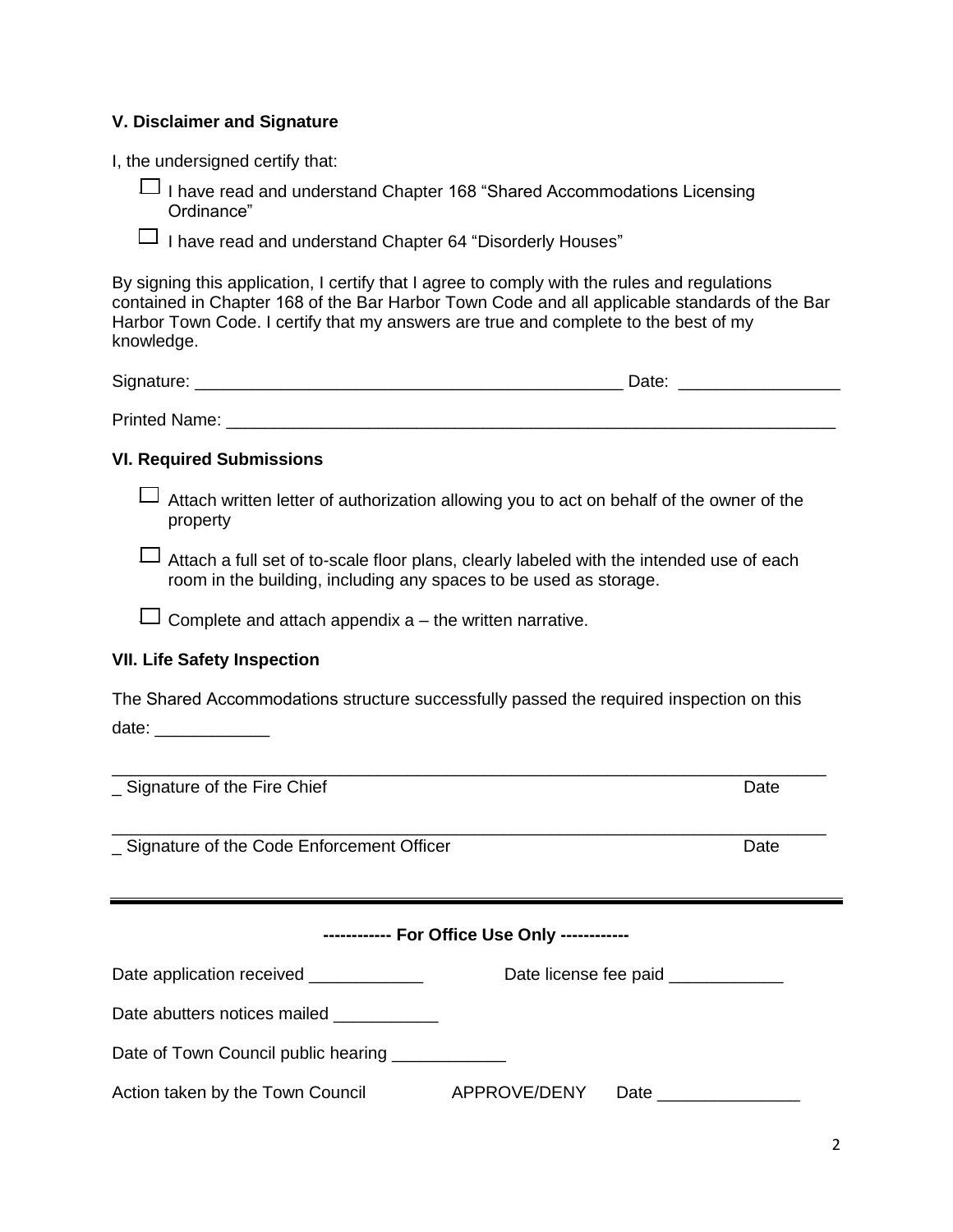

## **Shared Accommodations - Appendix A - Written Narrative**

Please explain how the Shared Accommodations will comply with the following general requirements as outlined in Chapter 168.

**168-6 A**. Space requirements. Each bedroom shall contain not less than 70 square feet of habitable floor area for each occupant excluding enclosed spaces such as closets and bathrooms, and shall not be less than 7 feet in any horizontal direction.

\_\_\_\_\_\_\_\_\_\_\_\_\_\_\_\_\_\_\_\_\_\_\_\_\_\_\_\_\_\_\_\_\_\_\_\_\_\_\_\_\_\_\_\_\_\_\_\_\_\_\_\_\_\_\_\_\_\_\_\_\_\_\_\_\_\_\_\_\_\_

\_\_\_\_\_\_\_\_\_\_\_\_\_\_\_\_\_\_\_\_\_\_\_\_\_\_\_\_\_\_\_\_\_\_\_\_\_\_\_\_\_\_\_\_\_\_\_\_\_\_\_\_\_\_\_\_\_\_\_\_\_\_\_\_\_\_\_\_\_\_

\_\_\_\_\_\_\_\_\_\_\_\_\_\_\_\_\_\_\_\_\_\_\_\_\_\_\_\_\_\_\_\_\_\_\_\_\_\_\_\_\_\_\_\_\_\_\_\_\_\_\_\_\_\_\_\_\_\_\_\_\_\_\_\_\_\_\_\_\_\_

\_\_\_\_\_\_\_\_\_\_\_\_\_\_\_\_\_\_\_\_\_\_\_\_\_\_\_\_\_\_\_\_\_\_\_\_\_\_\_\_\_\_\_\_\_\_\_\_\_\_\_\_\_\_\_\_\_\_\_\_\_\_\_\_\_\_\_\_\_\_

\_\_\_\_\_\_\_\_\_\_\_\_\_\_\_\_\_\_\_\_\_\_\_\_\_\_\_\_\_\_\_\_\_\_\_\_\_\_\_\_\_\_\_\_\_\_\_\_\_\_\_\_\_\_\_\_\_\_\_\_\_\_\_\_\_\_\_\_\_\_

**168.6 B**. Linens. All linens, including bed sheets, pillowcases, blankets, and pillows, shall be provided to each occupant by the property owner or management personnel.

\_\_\_\_\_\_\_\_\_\_\_\_\_\_\_\_\_\_\_\_\_\_\_\_\_\_\_\_\_\_\_\_\_\_\_\_\_\_\_\_\_\_\_\_\_\_\_\_\_\_\_\_\_\_\_\_\_\_\_\_\_\_\_\_\_\_\_\_\_\_

\_\_\_\_\_\_\_\_\_\_\_\_\_\_\_\_\_\_\_\_\_\_\_\_\_\_\_\_\_\_\_\_\_\_\_\_\_\_\_\_\_\_\_\_\_\_\_\_\_\_\_\_\_\_\_\_\_\_\_\_\_\_\_\_\_\_\_\_\_\_

\_\_\_\_\_\_\_\_\_\_\_\_\_\_\_\_\_\_\_\_\_\_\_\_\_\_\_\_\_\_\_\_\_\_\_\_\_\_\_\_\_\_\_\_\_\_\_\_\_\_\_\_\_\_\_\_\_\_\_\_\_\_\_\_\_\_\_\_\_\_

\_\_\_\_\_\_\_\_\_\_\_\_\_\_\_\_\_\_\_\_\_\_\_\_\_\_\_\_\_\_\_\_\_\_\_\_\_\_\_\_\_\_\_\_\_\_\_\_\_\_\_\_\_\_\_\_\_\_\_\_\_\_\_\_\_\_\_\_\_\_

\_\_\_\_\_\_\_\_\_\_\_\_\_\_\_\_\_\_\_\_\_\_\_\_\_\_\_\_\_\_\_\_\_\_\_\_\_\_\_\_\_\_\_\_\_\_\_\_\_\_\_\_\_\_\_\_\_\_\_\_\_\_\_\_\_\_\_\_\_\_

**168.6 C**. Bathing facilities. There shall be a minimum of one toilet for every 5 occupants, and one shower for every 5 occupants.

\_\_\_\_\_\_\_\_\_\_\_\_\_\_\_\_\_\_\_\_\_\_\_\_\_\_\_\_\_\_\_\_\_\_\_\_\_\_\_\_\_\_\_\_\_\_\_\_\_\_\_\_\_\_\_\_\_\_\_\_\_\_\_\_\_\_\_\_\_\_

\_\_\_\_\_\_\_\_\_\_\_\_\_\_\_\_\_\_\_\_\_\_\_\_\_\_\_\_\_\_\_\_\_\_\_\_\_\_\_\_\_\_\_\_\_\_\_\_\_\_\_\_\_\_\_\_\_\_\_\_\_\_\_\_\_\_\_\_\_\_

\_\_\_\_\_\_\_\_\_\_\_\_\_\_\_\_\_\_\_\_\_\_\_\_\_\_\_\_\_\_\_\_\_\_\_\_\_\_\_\_\_\_\_\_\_\_\_\_\_\_\_\_\_\_\_\_\_\_\_\_\_\_\_\_\_\_\_\_\_\_

\_\_\_\_\_\_\_\_\_\_\_\_\_\_\_\_\_\_\_\_\_\_\_\_\_\_\_\_\_\_\_\_\_\_\_\_\_\_\_\_\_\_\_\_\_\_\_\_\_\_\_\_\_\_\_\_\_\_\_\_\_\_\_\_\_\_\_\_\_\_

\_\_\_\_\_\_\_\_\_\_\_\_\_\_\_\_\_\_\_\_\_\_\_\_\_\_\_\_\_\_\_\_\_\_\_\_\_\_\_\_\_\_\_\_\_\_\_\_\_\_\_\_\_\_\_\_\_\_\_\_\_\_\_\_\_\_\_\_\_\_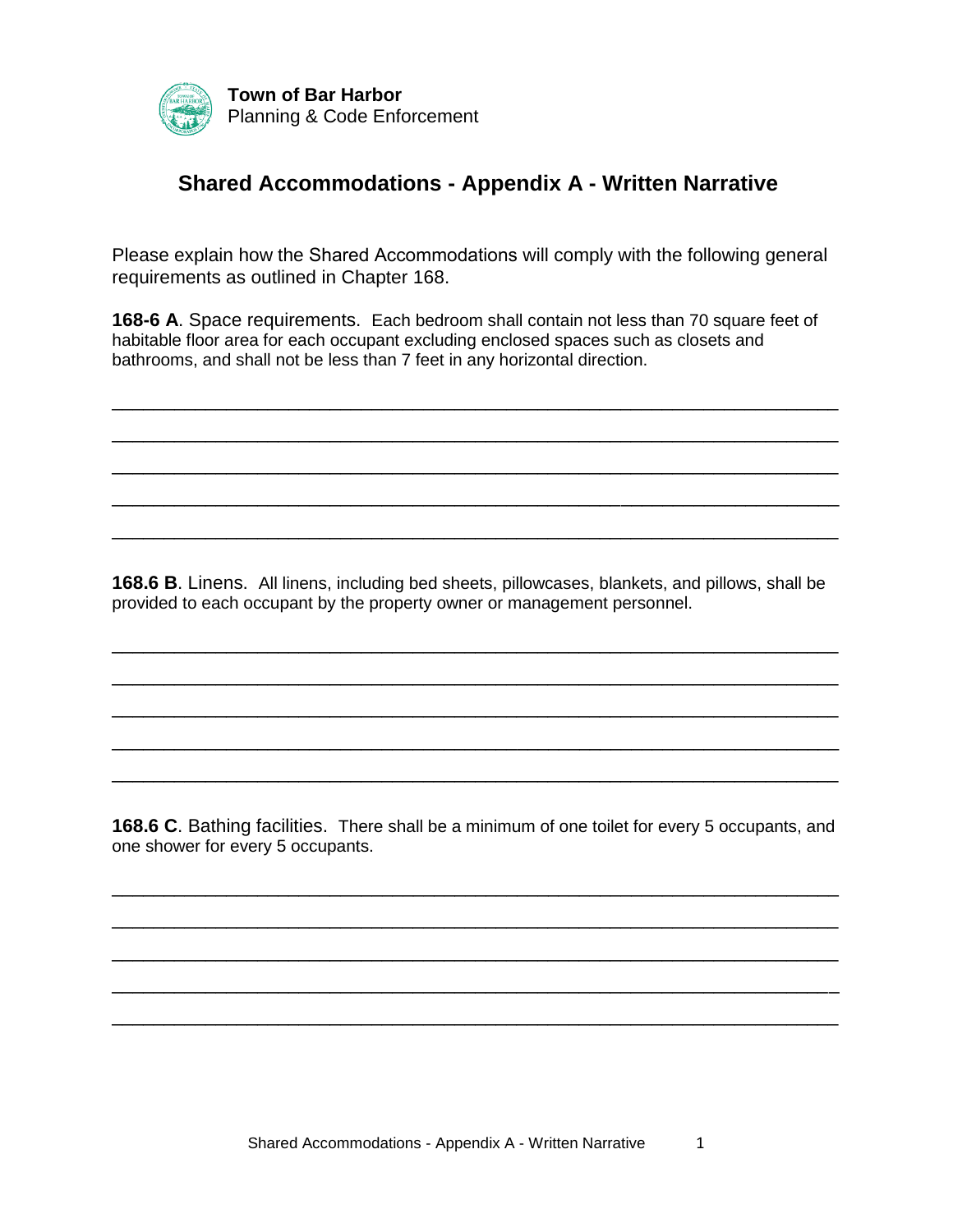**168.6 D.** Cooking facilities. A minimum of one on-site community kitchen with facilities for cooking, refrigeration, and washing shall be provided for the first 8 occupants. For every 1-12 additional occupants thereafter, another on-site community kitchen with facilities for cooking, refrigeration, and washing shall be provided (two on-site community kitchen facilities for cooking, refrigeration, and washing shall be provided for 9-20 total occupants, three such onsite community kitchens shall be provided for 21-32 total occupants, etc.). If the employees have access to an employee dining room (EDR) or are provided at least one shift meal, a single community kitchen shall be provided for every 45 occupants.

\_\_\_\_\_\_\_\_\_\_\_\_\_\_\_\_\_\_\_\_\_\_\_\_\_\_\_\_\_\_\_\_\_\_\_\_\_\_\_\_\_\_\_\_\_\_\_\_\_\_\_\_\_\_\_\_\_\_\_\_\_\_\_\_\_\_\_\_\_\_

\_\_\_\_\_\_\_\_\_\_\_\_\_\_\_\_\_\_\_\_\_\_\_\_\_\_\_\_\_\_\_\_\_\_\_\_\_\_\_\_\_\_\_\_\_\_\_\_\_\_\_\_\_\_\_\_\_\_\_\_\_\_\_\_\_\_\_\_\_\_

\_\_\_\_\_\_\_\_\_\_\_\_\_\_\_\_\_\_\_\_\_\_\_\_\_\_\_\_\_\_\_\_\_\_\_\_\_\_\_\_\_\_\_\_\_\_\_\_\_\_\_\_\_\_\_\_\_\_\_\_\_\_\_\_\_\_\_\_\_\_

\_\_\_\_\_\_\_\_\_\_\_\_\_\_\_\_\_\_\_\_\_\_\_\_\_\_\_\_\_\_\_\_\_\_\_\_\_\_\_\_\_\_\_\_\_\_\_\_\_\_\_\_\_\_\_\_\_\_\_\_\_\_\_\_\_\_\_\_\_\_

\_\_\_\_\_\_\_\_\_\_\_\_\_\_\_\_\_\_\_\_\_\_\_\_\_\_\_\_\_\_\_\_\_\_\_\_\_\_\_\_\_\_\_\_\_\_\_\_\_\_\_\_\_\_\_\_\_\_\_\_\_\_\_\_\_\_\_\_\_\_

**168.6 E.** Outdoor storage. The keeping of goods, junk or material of any kind with the exception of functioning bicycles, in the same place for more than 24 hours shall be screened from public view and neighbors by a fence, wall, roof, and/or landscaping.

\_\_\_\_\_\_\_\_\_\_\_\_\_\_\_\_\_\_\_\_\_\_\_\_\_\_\_\_\_\_\_\_\_\_\_\_\_\_\_\_\_\_\_\_\_\_\_\_\_\_\_\_\_\_\_\_\_\_\_\_\_\_\_\_\_\_\_\_\_\_

\_\_\_\_\_\_\_\_\_\_\_\_\_\_\_\_\_\_\_\_\_\_\_\_\_\_\_\_\_\_\_\_\_\_\_\_\_\_\_\_\_\_\_\_\_\_\_\_\_\_\_\_\_\_\_\_\_\_\_\_\_\_\_\_\_\_\_\_\_\_

\_\_\_\_\_\_\_\_\_\_\_\_\_\_\_\_\_\_\_\_\_\_\_\_\_\_\_\_\_\_\_\_\_\_\_\_\_\_\_\_\_\_\_\_\_\_\_\_\_\_\_\_\_\_\_\_\_\_\_\_\_\_\_\_\_\_\_\_\_\_

\_\_\_\_\_\_\_\_\_\_\_\_\_\_\_\_\_\_\_\_\_\_\_\_\_\_\_\_\_\_\_\_\_\_\_\_\_\_\_\_\_\_\_\_\_\_\_\_\_\_\_\_\_\_\_\_\_\_\_\_\_\_\_\_\_\_\_\_\_\_

\_\_\_\_\_\_\_\_\_\_\_\_\_\_\_\_\_\_\_\_\_\_\_\_\_\_\_\_\_\_\_\_\_\_\_\_\_\_\_\_\_\_\_\_\_\_\_\_\_\_\_\_\_\_\_\_\_\_\_\_\_\_\_\_\_\_\_\_\_\_

\_\_\_\_\_\_\_\_\_\_\_\_\_\_\_\_\_\_\_\_\_\_\_\_\_\_\_\_\_\_\_\_\_\_\_\_\_\_\_\_\_\_\_\_\_\_\_\_\_\_\_\_\_\_\_\_\_\_\_\_\_\_\_\_\_\_\_\_\_\_

\_\_\_\_\_\_\_\_\_\_\_\_\_\_\_\_\_\_\_\_\_\_\_\_\_\_\_\_\_\_\_\_\_\_\_\_\_\_\_\_\_\_\_\_\_\_\_\_\_\_\_\_\_\_\_\_\_\_\_\_\_\_\_\_\_\_\_\_\_\_

\_\_\_\_\_\_\_\_\_\_\_\_\_\_\_\_\_\_\_\_\_\_\_\_\_\_\_\_\_\_\_\_\_\_\_\_\_\_\_\_\_\_\_\_\_\_\_\_\_\_\_\_\_\_\_\_\_\_\_\_\_\_\_\_\_\_\_\_\_\_

\_\_\_\_\_\_\_\_\_\_\_\_\_\_\_\_\_\_\_\_\_\_\_\_\_\_\_\_\_\_\_\_\_\_\_\_\_\_\_\_\_\_\_\_\_\_\_\_\_\_\_\_\_\_\_\_\_\_\_\_\_\_\_\_\_\_\_\_\_\_

\_\_\_\_\_\_\_\_\_\_\_\_\_\_\_\_\_\_\_\_\_\_\_\_\_\_\_\_\_\_\_\_\_\_\_\_\_\_\_\_\_\_\_\_\_\_\_\_\_\_\_\_\_\_\_\_\_\_\_\_\_\_\_\_\_\_\_\_\_\_

**168.6 F.** Clothes washer. On-site access to a minimum of one clothes washer and dryer must be provided.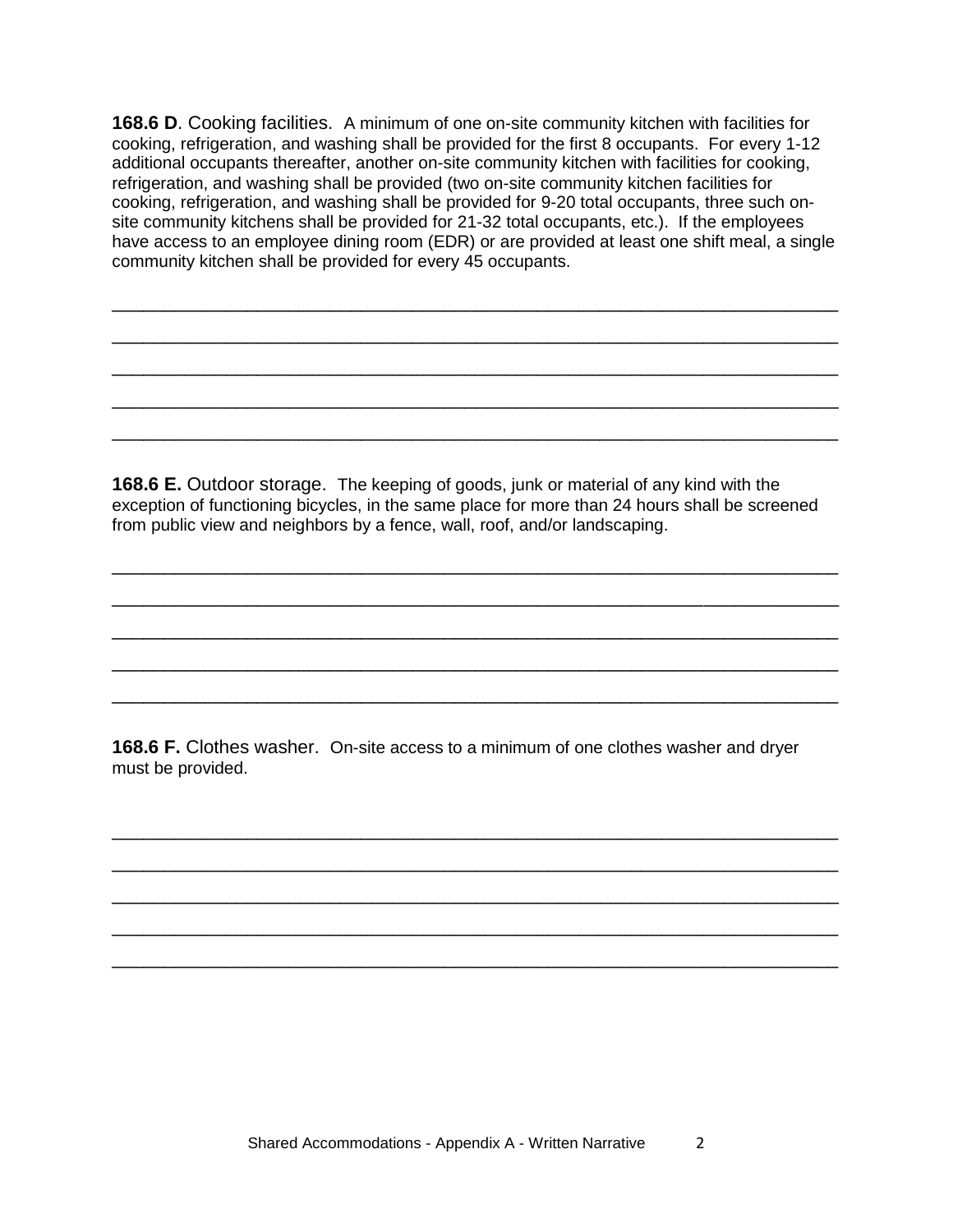**168.6 G.** Pest Control. Structures shall be kept free from insect and rodent infestation. Structures in which insects or rodents, or traces of, are found shall be promptly exterminated by approved processes that will not be injurious to human health.

\_\_\_\_\_\_\_\_\_\_\_\_\_\_\_\_\_\_\_\_\_\_\_\_\_\_\_\_\_\_\_\_\_\_\_\_\_\_\_\_\_\_\_\_\_\_\_\_\_\_\_\_\_\_\_\_\_\_\_\_\_\_\_\_\_\_\_\_\_\_

\_\_\_\_\_\_\_\_\_\_\_\_\_\_\_\_\_\_\_\_\_\_\_\_\_\_\_\_\_\_\_\_\_\_\_\_\_\_\_\_\_\_\_\_\_\_\_\_\_\_\_\_\_\_\_\_\_\_\_\_\_\_\_\_\_\_\_\_\_\_

\_\_\_\_\_\_\_\_\_\_\_\_\_\_\_\_\_\_\_\_\_\_\_\_\_\_\_\_\_\_\_\_\_\_\_\_\_\_\_\_\_\_\_\_\_\_\_\_\_\_\_\_\_\_\_\_\_\_\_\_\_\_\_\_\_\_\_\_\_\_

\_\_\_\_\_\_\_\_\_\_\_\_\_\_\_\_\_\_\_\_\_\_\_\_\_\_\_\_\_\_\_\_\_\_\_\_\_\_\_\_\_\_\_\_\_\_\_\_\_\_\_\_\_\_\_\_\_\_\_\_\_\_\_\_\_\_\_\_\_\_

\_\_\_\_\_\_\_\_\_\_\_\_\_\_\_\_\_\_\_\_\_\_\_\_\_\_\_\_\_\_\_\_\_\_\_\_\_\_\_\_\_\_\_\_\_\_\_\_\_\_\_\_\_\_\_\_\_\_\_\_\_\_\_\_\_\_\_\_\_\_

**168.6 H.** Management. If management is located off-site for a SA-1, they must be available to be present on-site within 30 minutes of being contacted. Management for SA-2 and SA-3 must be on-site between the hours of 9:00 p.m. and 3:00 a.m.; and between 3:00 a.m. and 9:00 p.m., the management must be available to present on-site within 30 minutes of being contacted..

\_\_\_\_\_\_\_\_\_\_\_\_\_\_\_\_\_\_\_\_\_\_\_\_\_\_\_\_\_\_\_\_\_\_\_\_\_\_\_\_\_\_\_\_\_\_\_\_\_\_\_\_\_\_\_\_\_\_\_\_\_\_\_\_\_\_\_\_\_\_

\_\_\_\_\_\_\_\_\_\_\_\_\_\_\_\_\_\_\_\_\_\_\_\_\_\_\_\_\_\_\_\_\_\_\_\_\_\_\_\_\_\_\_\_\_\_\_\_\_\_\_\_\_\_\_\_\_\_\_\_\_\_\_\_\_\_\_\_\_\_

\_\_\_\_\_\_\_\_\_\_\_\_\_\_\_\_\_\_\_\_\_\_\_\_\_\_\_\_\_\_\_\_\_\_\_\_\_\_\_\_\_\_\_\_\_\_\_\_\_\_\_\_\_\_\_\_\_\_\_\_\_\_\_\_\_\_\_\_\_\_

\_\_\_\_\_\_\_\_\_\_\_\_\_\_\_\_\_\_\_\_\_\_\_\_\_\_\_\_\_\_\_\_\_\_\_\_\_\_\_\_\_\_\_\_\_\_\_\_\_\_\_\_\_\_\_\_\_\_\_\_\_\_\_\_\_\_\_\_\_\_

\_\_\_\_\_\_\_\_\_\_\_\_\_\_\_\_\_\_\_\_\_\_\_\_\_\_\_\_\_\_\_\_\_\_\_\_\_\_\_\_\_\_\_\_\_\_\_\_\_\_\_\_\_\_\_\_\_\_\_\_\_\_\_\_\_\_\_\_\_\_

**168.6 I.** Trash and recycling removal. Outdoor trash and recycling must be contained in a covered receptacle and must be removed on a weekly basis.

\_\_\_\_\_\_\_\_\_\_\_\_\_\_\_\_\_\_\_\_\_\_\_\_\_\_\_\_\_\_\_\_\_\_\_\_\_\_\_\_\_\_\_\_\_\_\_\_\_\_\_\_\_\_\_\_\_\_\_\_\_\_\_\_\_\_\_\_\_\_

\_\_\_\_\_\_\_\_\_\_\_\_\_\_\_\_\_\_\_\_\_\_\_\_\_\_\_\_\_\_\_\_\_\_\_\_\_\_\_\_\_\_\_\_\_\_\_\_\_\_\_\_\_\_\_\_\_\_\_\_\_\_\_\_\_\_\_\_\_\_

\_\_\_\_\_\_\_\_\_\_\_\_\_\_\_\_\_\_\_\_\_\_\_\_\_\_\_\_\_\_\_\_\_\_\_\_\_\_\_\_\_\_\_\_\_\_\_\_\_\_\_\_\_\_\_\_\_\_\_\_\_\_\_\_\_\_\_\_\_\_

\_\_\_\_\_\_\_\_\_\_\_\_\_\_\_\_\_\_\_\_\_\_\_\_\_\_\_\_\_\_\_\_\_\_\_\_\_\_\_\_\_\_\_\_\_\_\_\_\_\_\_\_\_\_\_\_\_\_\_\_\_\_\_\_\_\_\_\_\_\_

**168.6 J.** Property maintenance. The lot where the Shared Accommodations is located shall be maintained in compliance with Chapter 109 "Health and Sanitation" of the Bar Harbor Town Code, as enforced by the Bar Harbor Health Officer.

\_\_\_\_\_\_\_\_\_\_\_\_\_\_\_\_\_\_\_\_\_\_\_\_\_\_\_\_\_\_\_\_\_\_\_\_\_\_\_\_\_\_\_\_\_\_\_\_\_\_\_\_\_\_\_\_\_\_\_\_\_\_\_\_\_\_\_\_\_\_

\_\_\_\_\_\_\_\_\_\_\_\_\_\_\_\_\_\_\_\_\_\_\_\_\_\_\_\_\_\_\_\_\_\_\_\_\_\_\_\_\_\_\_\_\_\_\_\_\_\_\_\_\_\_\_\_\_\_\_\_\_\_\_\_\_\_\_\_\_\_

\_\_\_\_\_\_\_\_\_\_\_\_\_\_\_\_\_\_\_\_\_\_\_\_\_\_\_\_\_\_\_\_\_\_\_\_\_\_\_\_\_\_\_\_\_\_\_\_\_\_\_\_\_\_\_\_\_\_\_\_\_\_\_\_\_\_\_\_\_\_

\_\_\_\_\_\_\_\_\_\_\_\_\_\_\_\_\_\_\_\_\_\_\_\_\_\_\_\_\_\_\_\_\_\_\_\_\_\_\_\_\_\_\_\_\_\_\_\_\_\_\_\_\_\_\_\_\_\_\_\_\_\_\_\_\_\_\_\_\_\_

\_\_\_\_\_\_\_\_\_\_\_\_\_\_\_\_\_\_\_\_\_\_\_\_\_\_\_\_\_\_\_\_\_\_\_\_\_\_\_\_\_\_\_\_\_\_\_\_\_\_\_\_\_\_\_\_\_\_\_\_\_\_\_\_\_\_\_\_\_\_